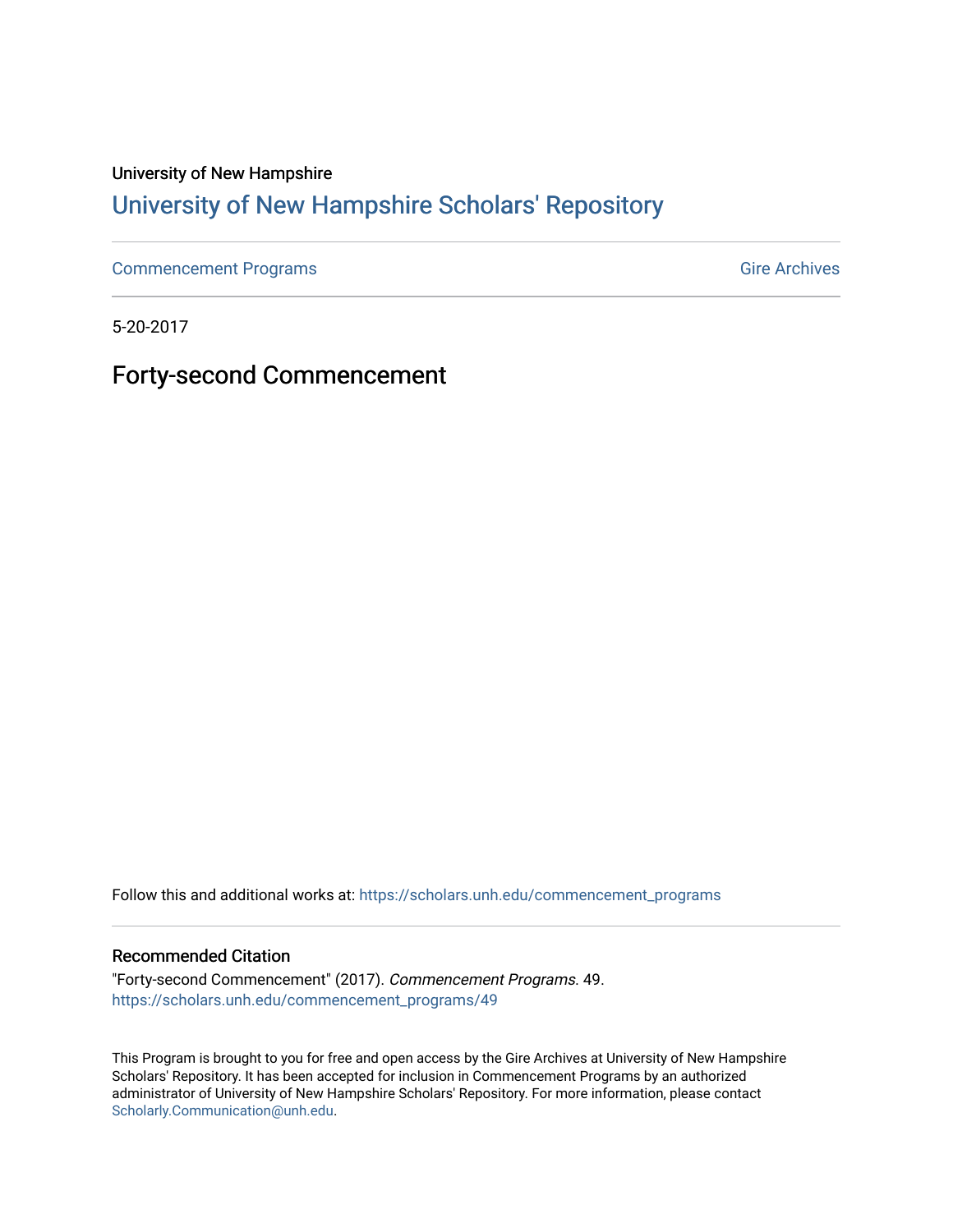

# *Forty Second Commencement*

# *May 20, 2017 Concord, New Hampshire*

University of New Hampshire School of Law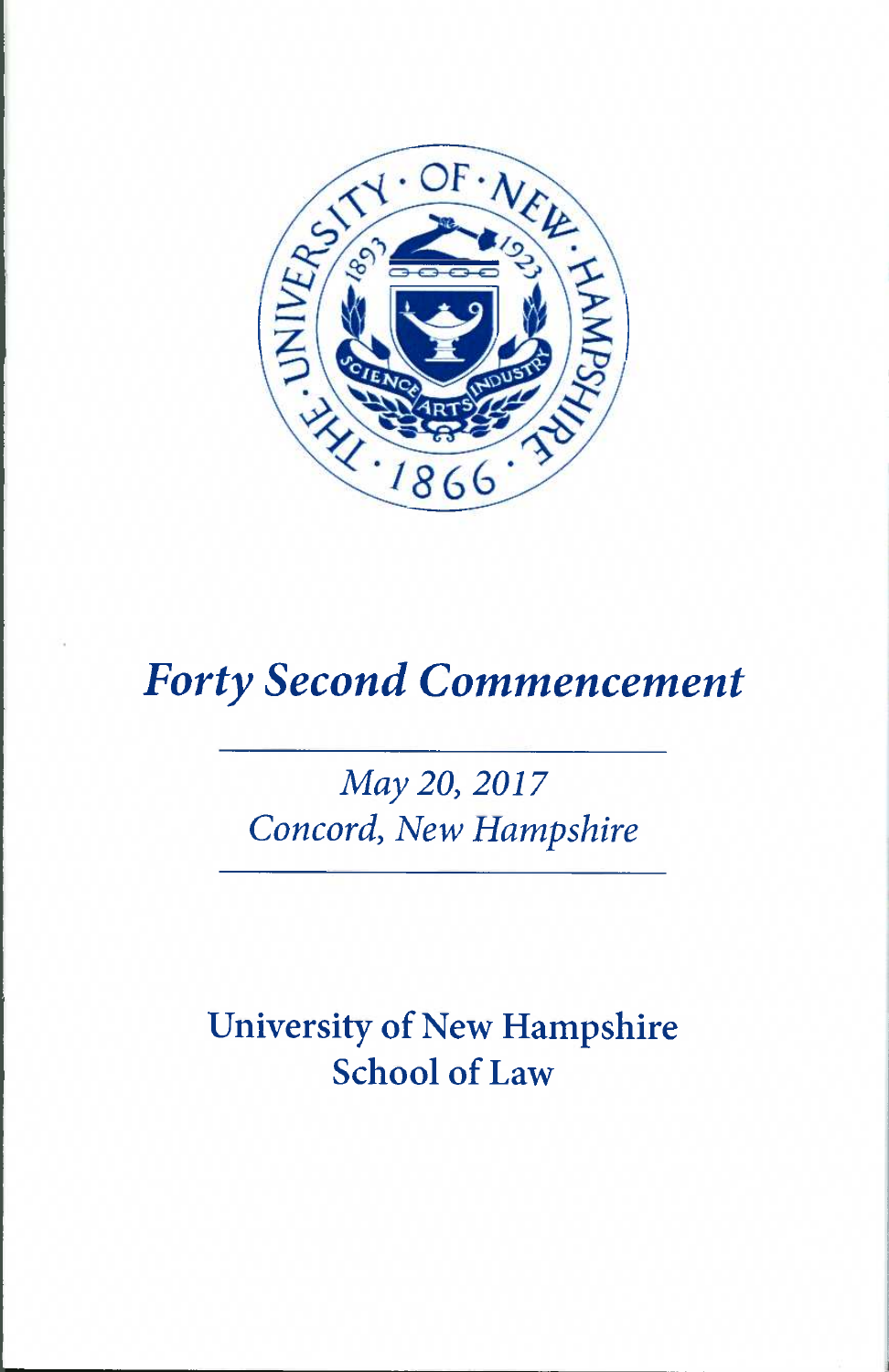

# *Forty-second Commencement*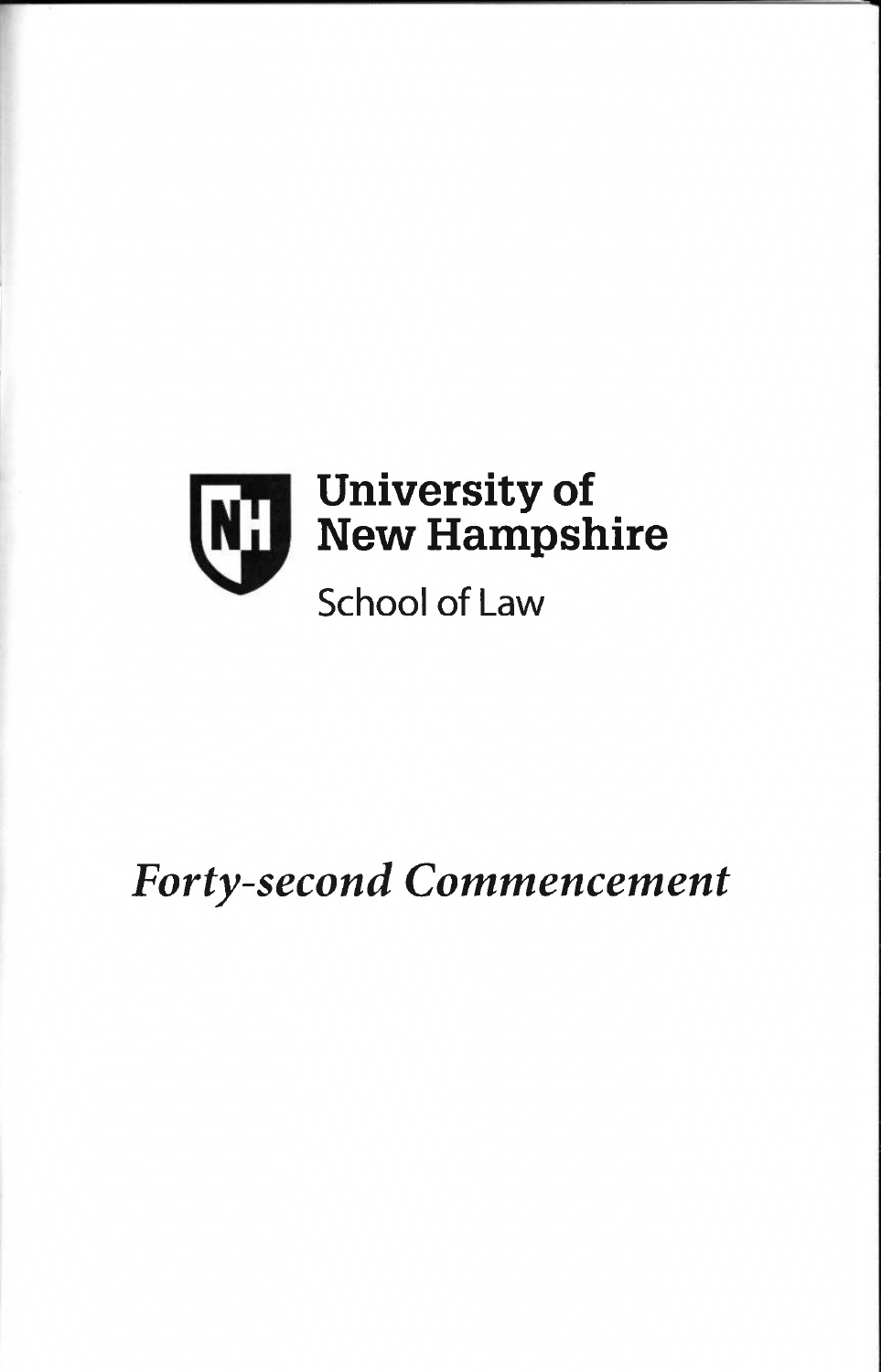*Order of Exercises* 

PROCESSIONAL

### NATIONAL ANTHEM

WELCOME & INTRODUCTION Jordan Budd *Interim Dean, University of New Hampshire School of Law* 

Nancy Targett *Provost and Vice President for Academic Affairs University of New Hampshire* 

> ADVICE FROM THE FACULTY Sophie Sparrow *Professor of Law*

STUDENT SPEAKERS Ivan Ivanovych Chaika, Master of Laws Intellectual Property

Conor V. Kane, Juris Doctor

HONORARY DEGREE AND COMMENCEMENT ADDRESS The Honorable Maggie Hassan *United States Senator for New Hampshire*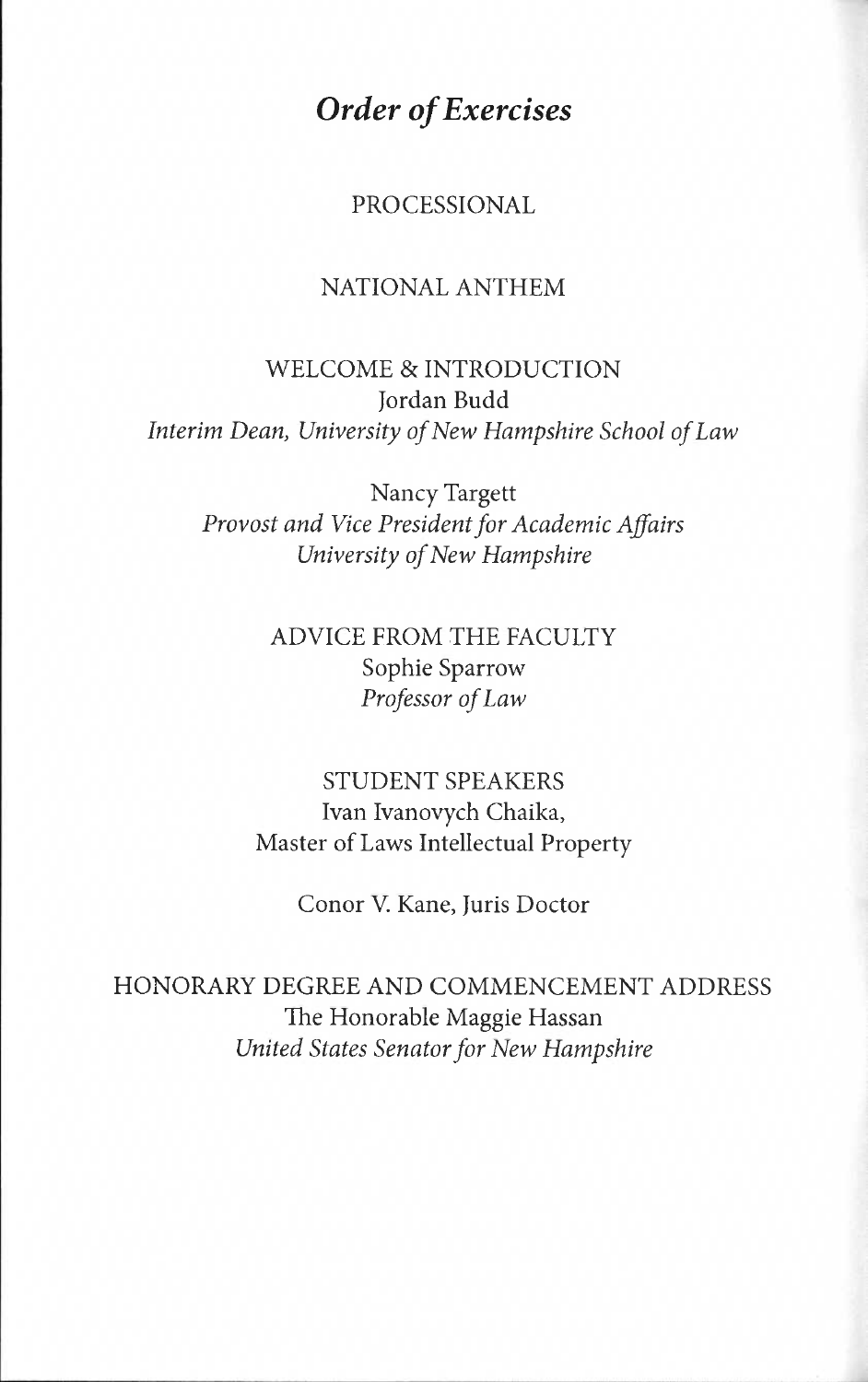#### AWARDING OF DEGREES

Nancy Targett *Provost and Vice President for Academic Affairs University of New Hampshire* 

Jordan Budd *Interim Dean, University of New Hampshire School of Law* 

> Margaret Sova McCabe *Associate Dean*

Lory Attalla *Assistant Dean for Records and Registration* 

> Frances Canning *Assistant Dean for Students*

Eleanor MacLellan *Assistant Dean for Career Services* 

#### CLOSING REMARKS

#### RECESSIONAL

DEAN'S RECEPTION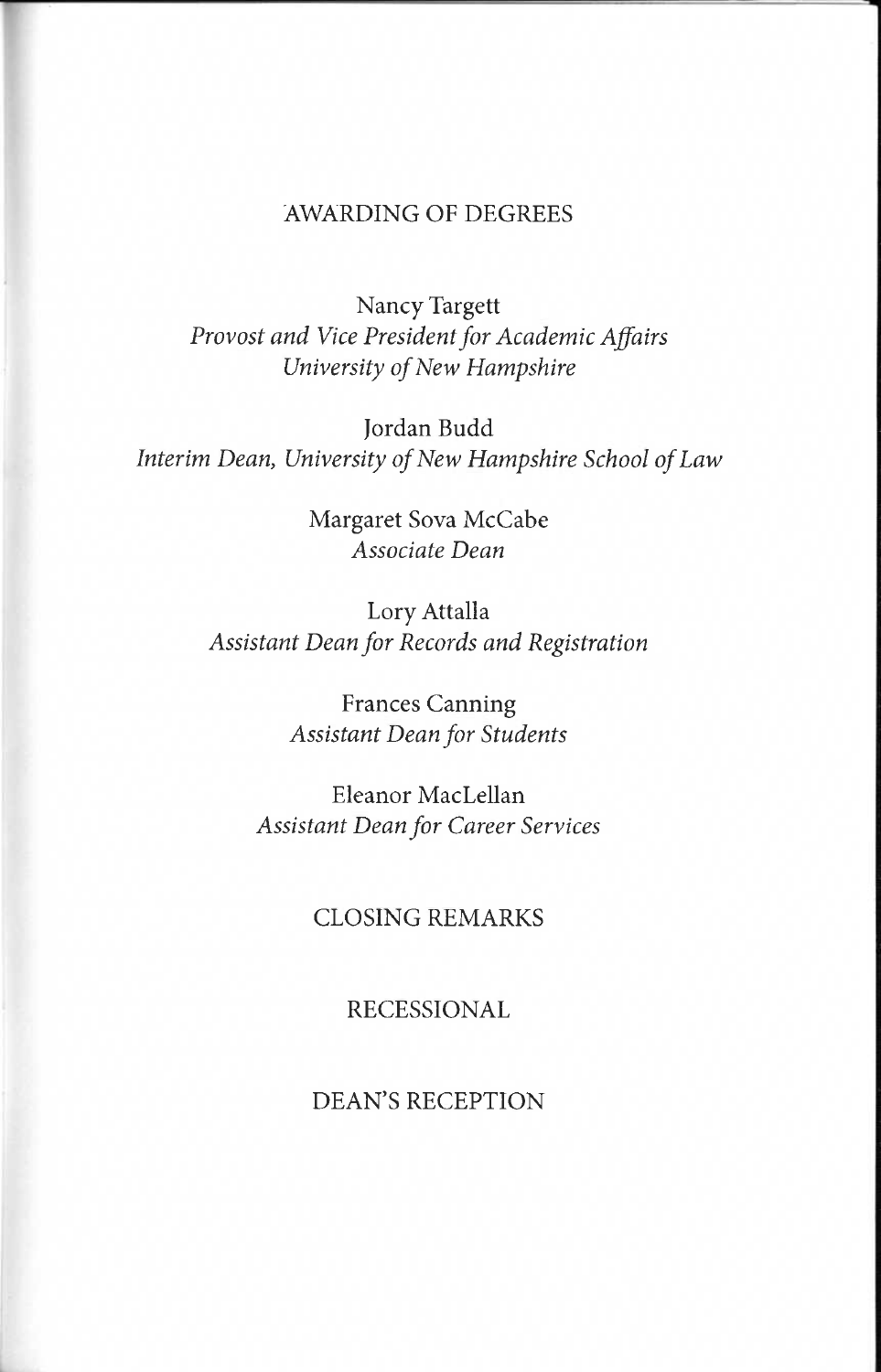# *A Letter from the Chair of the Board of Trustees for the University System of New Hampshire*

To the University of New Hampshire School of Law Class of 2017:

Congratulations on earning your degree from UNH Law! Your academic achievement is something that you will be proud of for your lifetime. The education you have received from UNH Law provides you with critical knowledge and skills that will serve you no matter what direction your journey takes you. The Trustees of the University System of New Hampshire congratulate you on your success and extend our continued good wishes as you enter a new chapter of personal and professional accomplishment.

The faculty and staff at UNH Law have eagerly sought ways to help you find opportunities to become connected to campus life and to your community of Concord, New Hampshire. We encourage you to carry on this tradition of engagement in the future—in the communities you serve and as members of the UNH Law Alumni Association.

The USNH Trustees would also like to acknowledge the families of UNH Law graduates for the many ways they have demonstrated their support for you. We understand how important that support is to your success and the commitment it requires. The role family and friends play cannot be overestimated.

And finally, we encourage you to reflect upon the dreams and aspirations that brought you to UNH Law, and to seek out and to excel at the many opportunities that lie ahead.

With all good wishes, Timothy M. Riley, Chair Board of Trustees University System of New Hampshire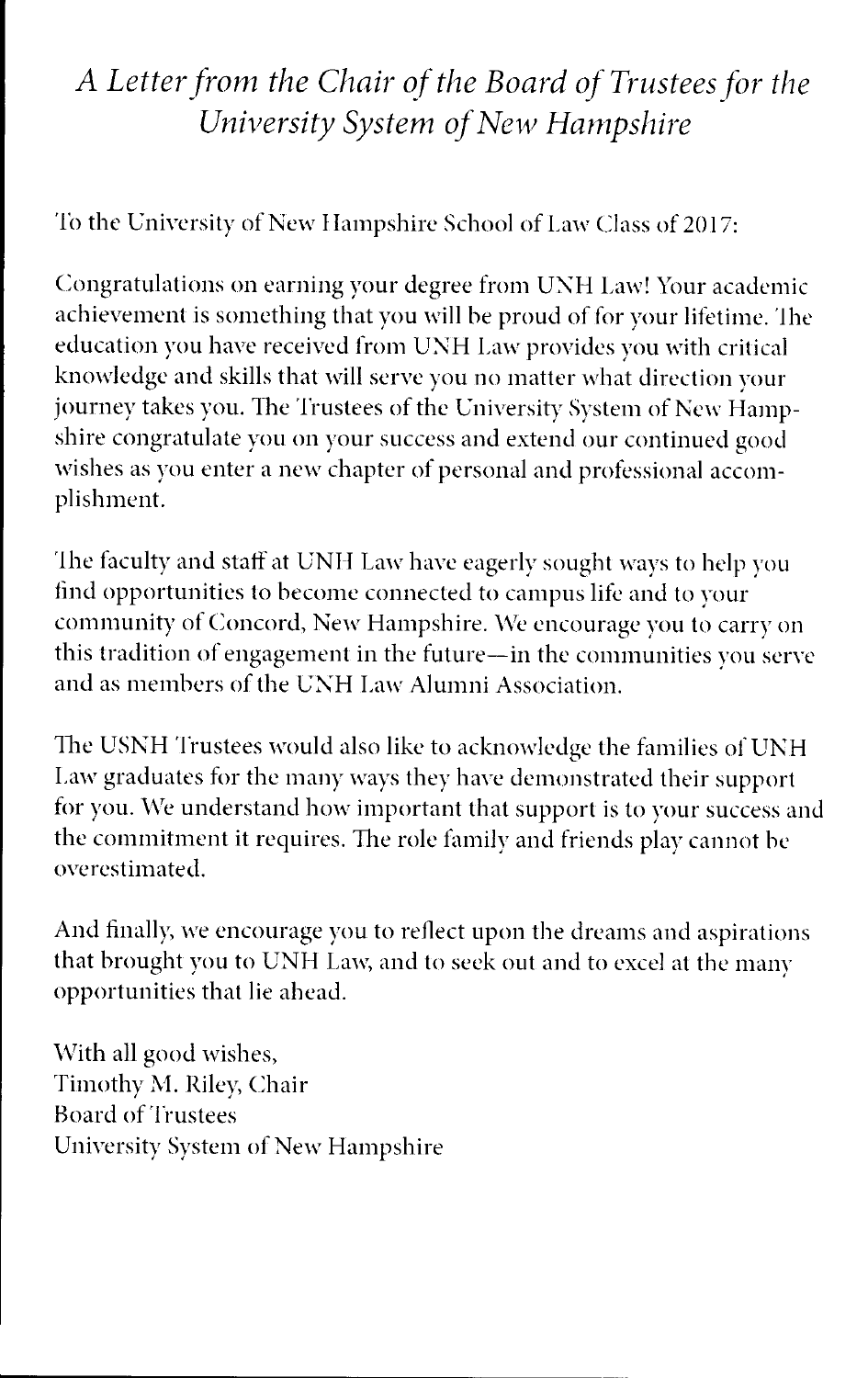### *Candidates for Juris Doctor Degree*

*Bryan K. Adams*  Bountiful, Utah B.S., M.S., University of Utah

*Garrett S. Bartlett*  Rumney, New Hampshire B.A., University of New Hampshire

*Amy Marie Bonacquisti*  Pittsfield, Massachusetts B.S., M.S., Quinnipiac University

*Jacqueline Anne Botchman*  Milanville, Pennsylvania B.S., University of New Haven

*Catherine Cheryl Bousquet*  Newton, New Hampshire B.A., University of New Hampshire

*Kayla Marie Breaux*  Boston, Massachusetts B.A., Boston College

*Katelyn Nicole Brown*  Raymond, New Hampshire B.S., Endicott College

*Vincent C. Capati*  Los Angeles, California B.S., University of California-Davis PharmD., M.S., University of Southern California

*Scott D. Chase*  Bath, New Hampshire B.A., Southern New Hampshire University

*Thomas J. Chesnard*  Concord, New Hampshire B.A., University Georgia-Athens *Collin M. Crecco*  Gilford, New Hampshire B.A., M.S., University of Miami

*Chelsea I. Crowder*  Meredith, New Hampshire B.A., B.S., University of Massachusetts-Amherst

*David C. Danielson*  Derry, New Hampshire B.S., University of New Hampshire

*Marcus G. Dilloff*  Laconia, New Hampshire B.A., St Anselm College

*Ilker Donmez*  Ankara, Turkey B.S., Middle East Technical University Ph.D., University of Medicine and Dentistry of NJ & Rutgers University

*Caitlyn Jeanette Ebert*  Hamburg, New York B.A., Daemen College

*Joseph McConkie Evans*  Orem, Utah B.S., University of Utah M.S., Vanderbilt University

*Elizabeth Erin Ewing*  Urbandale, Iowa B.A., Southern New Hampshire University

*Brian N. Greklek-Mckeon*  Concord, New Hampshire B.S., College of Saint Rose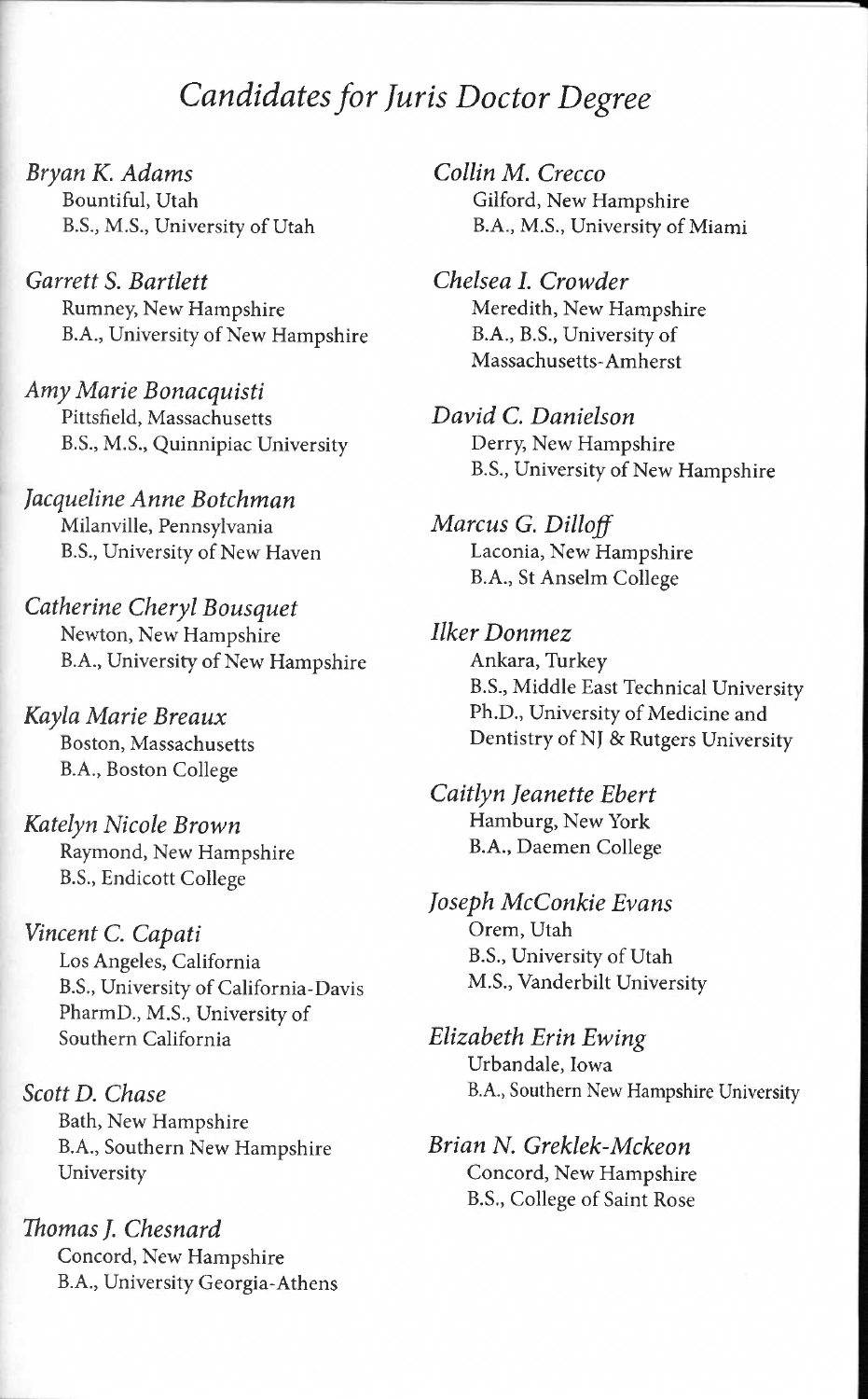*Casey L. Griffith*  Harpursville, New York B.A., Davidson College

*Gaston Gros*  Pembroke, Pines Florida B.A., University of Florida

*Michel Gros*  Pembroke, Pines Florida B.A., University of Florida

*Christian Sayre Hans*  Livingston, Texas B.S., Texas A&M University-College Station Ph.D., Purdue University-West Lafayette

*Joshua Connor Harrison*  Easton, Maryland B.A., Susquehanna University

*Courtney A. Heinzmann*  Cardiff, California B.A., San Diego State University

*Bruce Z. Ho*  Shunde, China B.A., University of Toronto

*Andrew P. Hogan*  North Providence, Rhode Island B.A., Rhode Island College

*Michael Inners*  Grand Isle, Vermont B.S., Carnegie Mellon University M.S., University of Wisconsin-Madison

*Conor V. Kane*  Mullica Hill, New Jersey B.A., Duquesne University *Michael W. Kelly*  Wilmington, Massachusetts B.B.A., Hofstra University

*Anastasia Monique Kerrick*  Ottawa, Ontario, Canada B.A., McGill University

*Christian Kim*  Pembroke, New Hampshire B. A., Berklee College of Music

*Sarah B. Kim*  Knoxville, Tennessee B.S., University of Tennessee-Knoxville

*John E. Kind*  South Burlington, Vermont P.G.C.E., Sheffield Hallam University M.Phys., University of Leeds

*Kyle Alexander Koemm*  Somerville, New Jersey B.A., College of Wooster

*RyanD. Landry*  Londonderry, New Hampshire B. A., University of Dallas

*Samuel V. Maxwell*  Ballston Spa, New York B.A., College of St. Rose

*Tyler K. McAfee*  Nashua, New Hampshire B.A., University of New Hampshire

*Ty Judson McDonald*  Rowlett, Texas B.A., Howard Payne University M.A., Southern Methodist University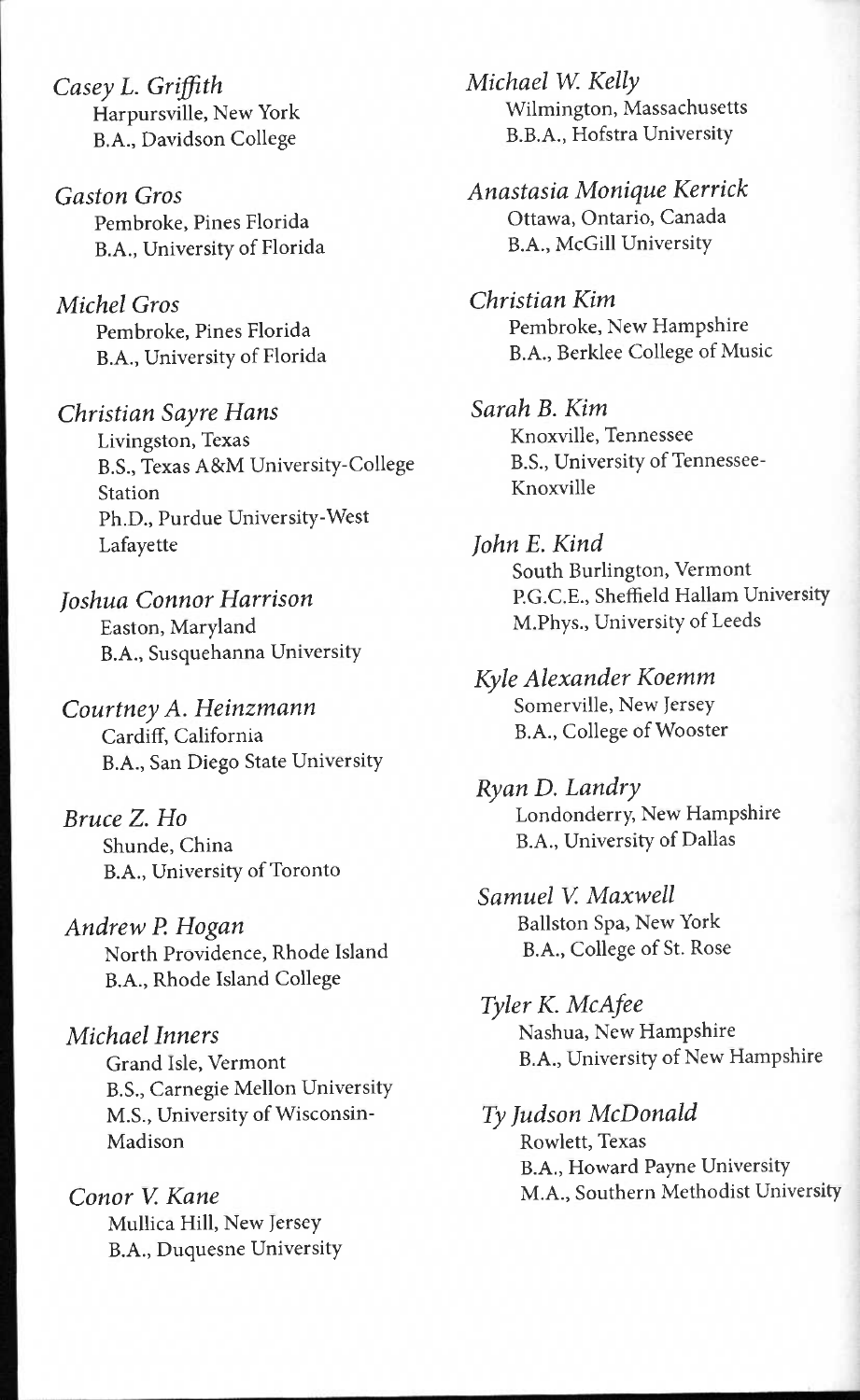*Tara Elizabeth McDonald*  Penacook, New Hampshire B.S., Plymouth State University M.B.A., University of New Hampshire

*Fanqi Meng*  Concord, New Hampshire B.E., Northeastern University M.I.P., University of New Hampshire School of Law M.S., University of Southampton

*Matthew F. Miliano*  Venice, Florida B.A., University of South Florida

*Patience Elizabeth Morrow*  Harvard, Massachusetts B.S., Fitchburg State University

*Zachary D. Osterloh*  Concord, New Hampshire B.A., University of New Hampshire-Manchester M.LIS., University of Rhode Island

*Stephanie Ann Ramirez*  Buffalo, New York B.A., State University of New York-Buffalo

*Stephen A. Rawl*  Trumbull, Connecticut B.A., Yale University

*Lyndsay Nicole Robinson*  Tewksbury, Massachusetts B.A., St Anselm College *Chelsea A. VanderWoude\** 

*Justine Marie Saxe* B.F.A., Emerson College Marblehead, Massachusetts B.S., Roger Wilhams University *Elizabeth Carol Velez* 

B.A., Syracuse University

*Gregory W. Seidner*  Shaker Heights, Ohio B.A., George Washington University

*Trevor Michael Shackett*  Bristol, New Hampshire B.A., University of New Hampshire

*Ashlie Stewart Smith*  Klamath Falls, Oregon B.A., University of Arizona

*Alexandra Christine Sosnowski*  Durham, New Hampshire B.A., University of New Hampshire

*Amelia Grace Sreter*  Windham, New Hampshire B.A., Cornell University

*Graham William Steadman*  Barrington, Rhode Island B. A., University of Rhode Island

*Christopher P. Sullivan*  Groton, Massachusetts B.S., University of New Hampshire Ph.D., Boston University

*Ashley Daniele Taylor*  Rumford, Rhode Island B.S., University of New Hampshire

*Josiah James Thorogood*  Cambridge, Ontario, Canada B.A., Conestoga College

Middleton, Massachusetts

Concord, New Hampshire *Daniel M. Schwartz* M.A., Hartford Seminary Plainsboro, New Jersey B.A., Williams College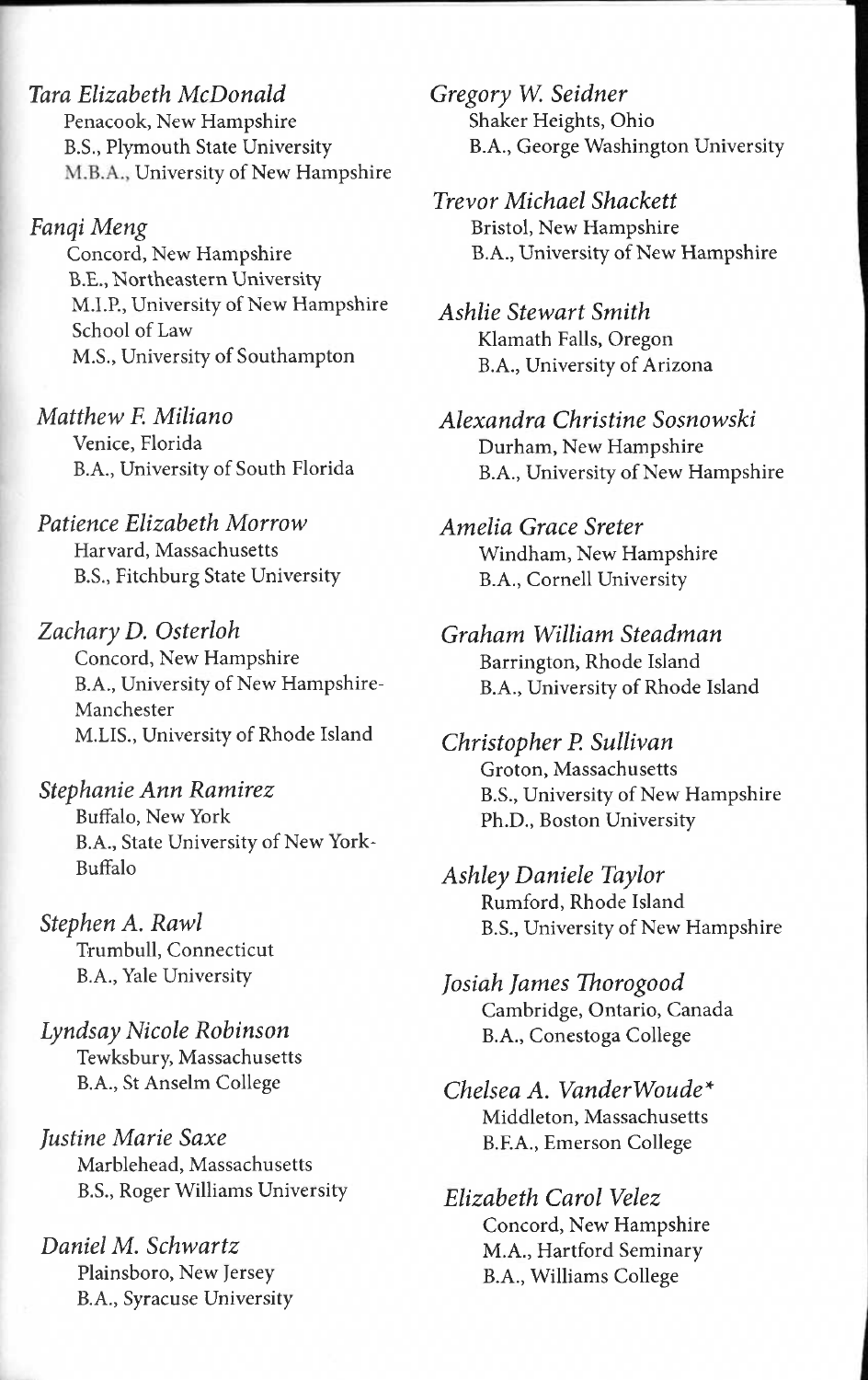*Jeremy A. Whalen* 

Doylestown, Pennsylvania B.A., Taylor University

*Angelika Renae Wilkerson* 

,<br>Keene, New Hampshire B.A., Franklin Pierce University

\* Candidate for Juris Doctor and Master of Laws in Intellectual Property

This program does not represent confirmation of an official degree.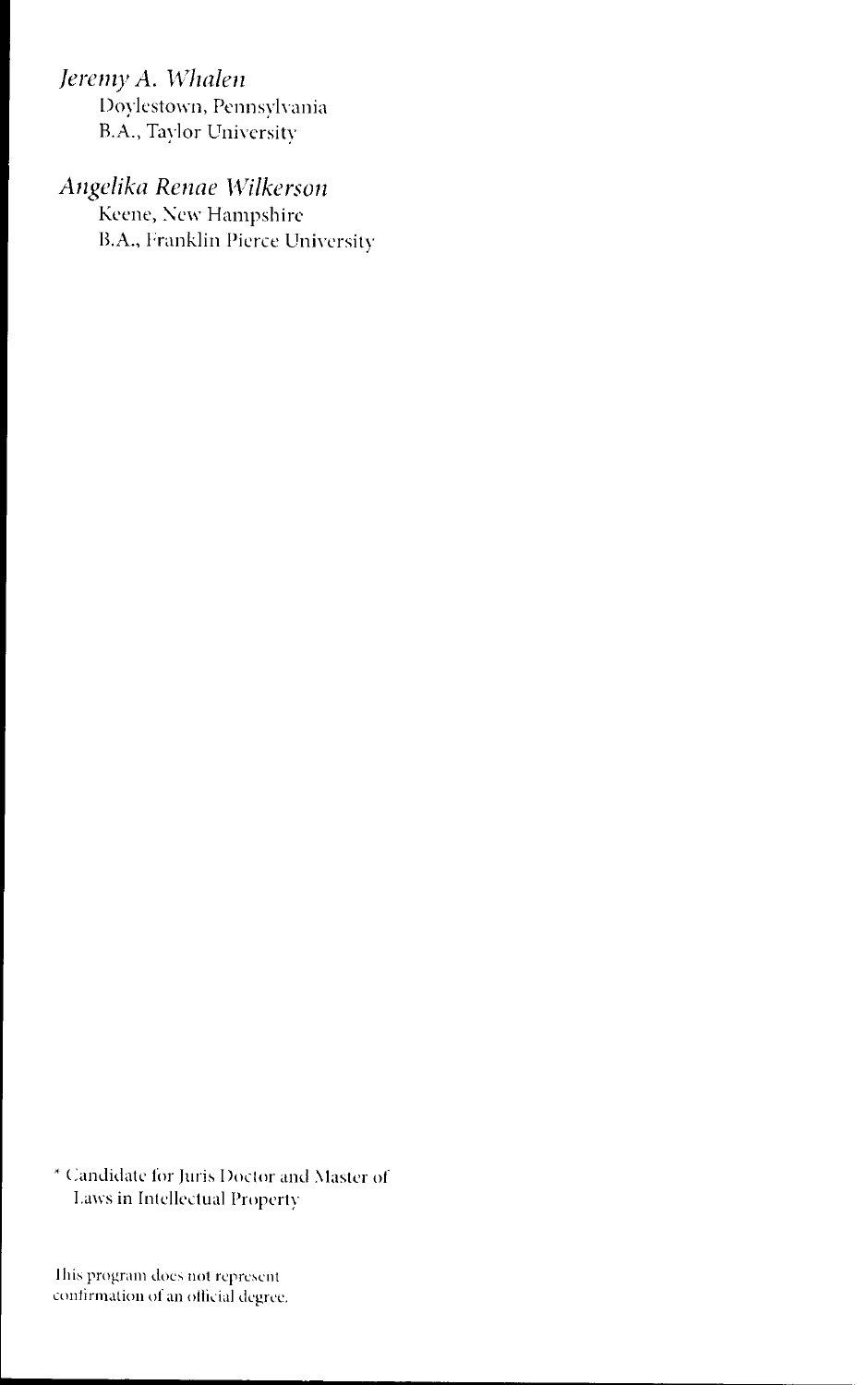### *Master of Laws in Commerce & Technology*

*Abdulrahman Almuzayil*  Berkeley, California LL.B., Al-Imam Muhammad Ibn saud Islamic University

*Sruthi Srinivasan*  Pune, India LL.B, I.L.S. Law College

### *Master of Laws in Intellectual Property*

*Melanie F. Almeida*  Bayamon, Puerto Rico B.Se., Purdue University J.D., Inter American University of Puerto Rico School of Law

#### *Ignacio Bellver*

Guaynabo, Puerto Rico B.S., Michigan Technology University M.S., Florida Institute of Technology J.D., Inter American University of Puerto Rico School of Law

#### *Ivan Ivanovych Chaika*

Drohobych, Ukraine LL.B., National University Yaroslav Mudryi Law Academy of Ukraine LL.M., Yaroslav the Wise National Law University

#### *Runjie Chen*

Beijing, China B.S., Hunan University M.S., Shenyang Pharmaceutical University

#### *Alberta Davis*

Gainesville, Florida B.S., University of Florida M.B.A., Old Dominion J.D., University of Arkansas-Fayetteville *Wenwen Gu*  Beijing, China B.S., Huazhong University of Science and Technology M.S., Northwestern Polytechnical University

*Yuxin Guo*  Harbin, China LL.B., Heilongjiang University

#### *Richard A. Howe*

Mantua, New Jersey B.S., Rowan University M.S., Stevens Institute of Technology M.B.A., J.D., Rutgers University

#### *Kehinde O. Ola*

Lagos, Nigeria LL.B., University of Ilorin B.L., Nigerian Law School

#### *Le Yu*

Beijing, China LL.B., Northwest University of Politics & Law

### *Master of Laws in International Criminal Law & Justice*

*Daniel N. Clay*  Norton, Massachusetts B.A., Drury College M.S., JD., Suffolk University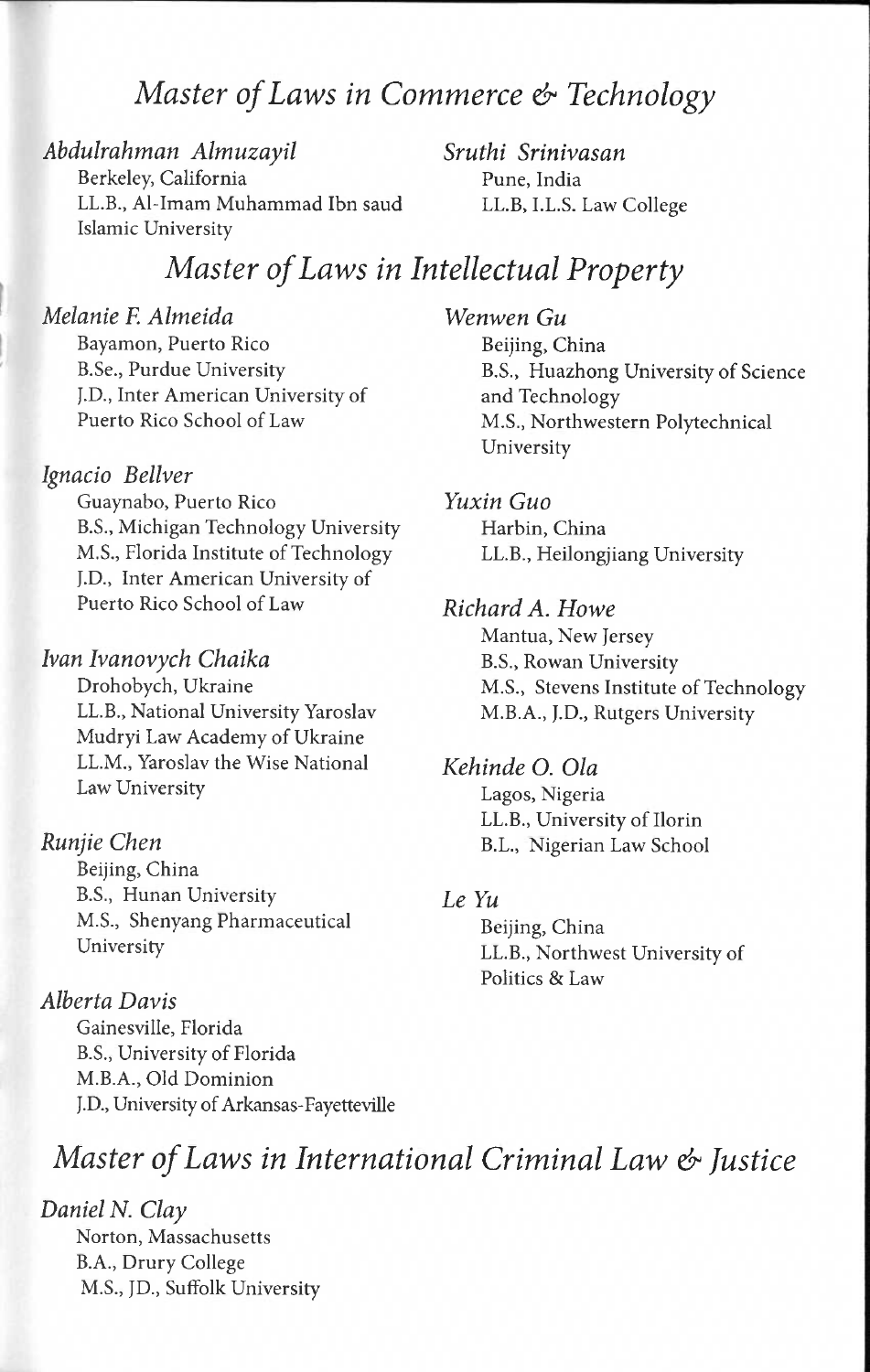### *Master of Intellectual Property*

#### *Gajadhar Bhakta*

Chapra, India B.Sc., M.Sc., Ph.D., University of Delhi

### *Jau-You Chen*

New Taipei City, Taiwan B.S., M.S., National Dong Hwa University

*Courtney J. Gage*  Richmond, Virginia B.S., Hampton University

#### *Shan Gong*

Beijing, China B.Se., Beijing University of **Technology** B.S., Mikkeli University of Applied Science - Finland M.Se., Helsinki University of Technology - Finland

#### *Kai Jiang*

Beijing, China B.Se., Naval University of Engineering M.Se., North China University of Technology

*Takaharu Nakajima*  Tokyo, Japan B.E., M.E., Aoyama Gakuin University

*Aishwarya Narayan*  Mysore, India B.Se., The National Institute of Engineering

#### *Ihien H. Pham*  Hanoi, Vietnam

B.A., The University of Auckland New Zealand

#### *Firoozeh Rabbani*

Canberra, Australia B.Se., University of Florida Ph.D., University of South Australia

#### *Yong Sok Shin*

Seoul, Korea R.O.K. B.S., Pohang University of Science and Technology

### *Master of International Criminal Law and Justice*

Fargo, North Dakota Cleveland, Ohio Moorhead

#### *Brittany L. Donovan*

Windham, New Hampshire B.S., Thomas College

This program does not represent confirmation of an official degree.

*Alison Conteh Richard Philippe Esperance*  B.A., Minnesota State University B.A., Florida International University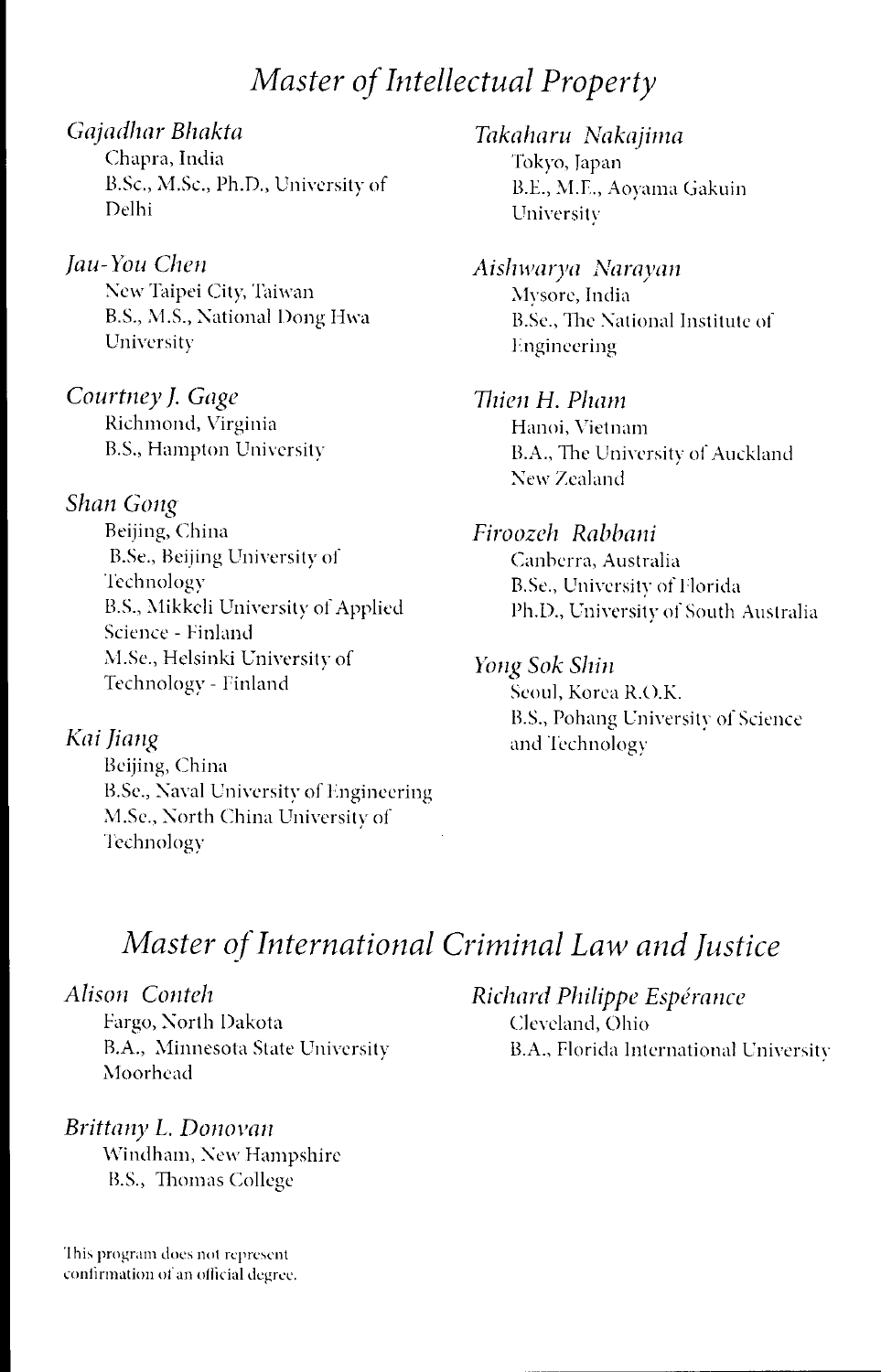### *The Honorable Maggie Hassan United States Senator for New Hampshire*

U.S. Senator for New Hampshire Maggie Hassan is the second woman in American history to be elected as both governor and senator. She served two terms as governor of New Hampshire beginning in 2013, becoming the 81st person to hold the office. As governor, she helped ensure New Hampshire's position as one of the nation's most livable states - its unemployment rate was among the lowest in the country while she was in office. She also worked actively to advance public education and health care coverage, and to combat the heroin, fentanyl, and opioid crises.

She was elected to the U.S. Senate in 2016, where her committee assignments include homeland security and governmental affairs; health, education, labor and pensions (HELP); commerce, science, and transportation; and the joint economic committee.

Hassan first earned election to the state senate in 2004 representing the Seacoast area's 23rd district and served as both president pro tempore and majority leader of the state senate during her three terms in office.

Hassan earned a BA from Brown University and a JD from the Northeastern School of Law.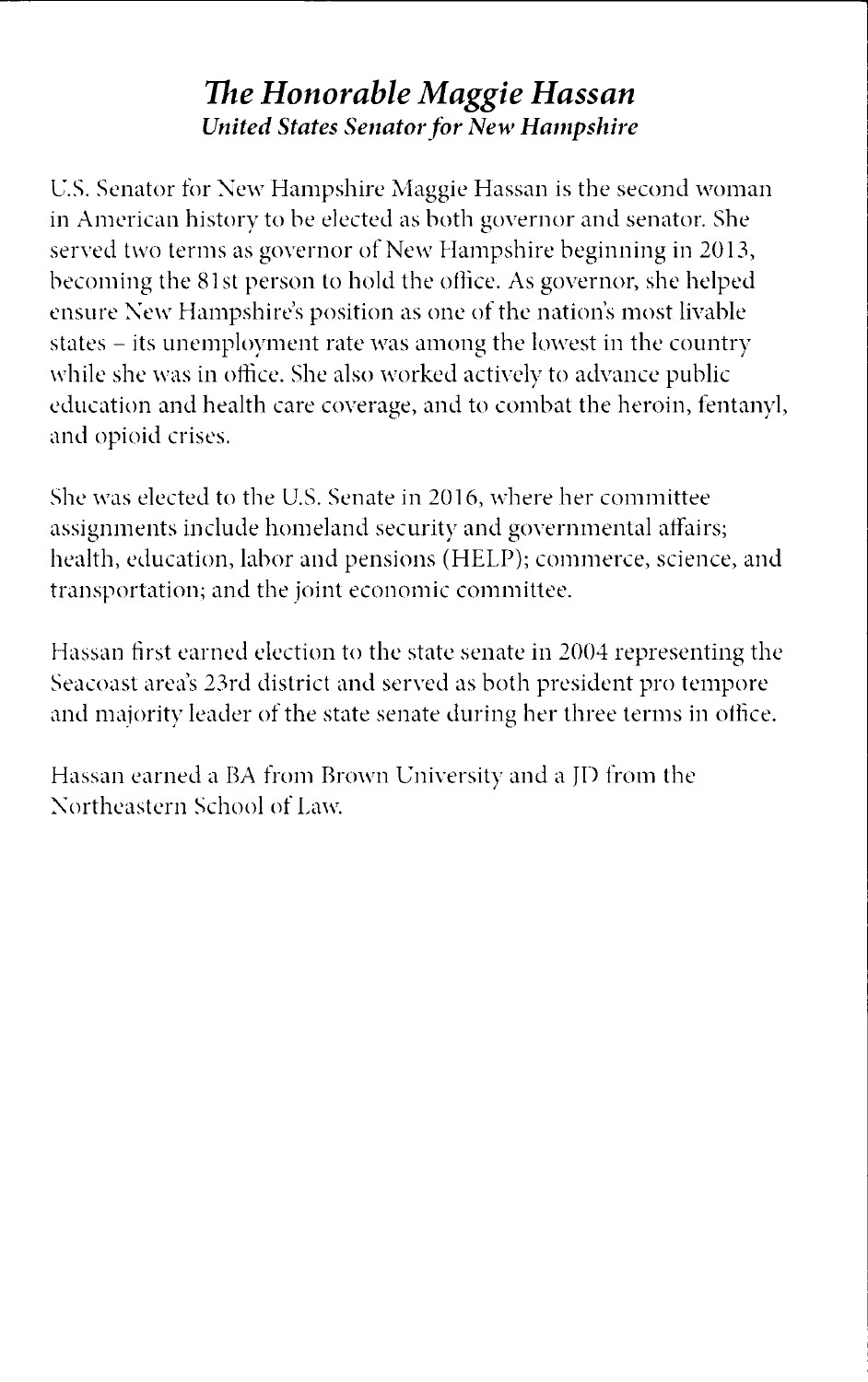### *Marshals*

Marcus Hum *Professor of Law* 

William J. Murphy *Professor of Law* 

Courtney Q. Brooks *Associate Professor of Law Director of Legal Residencies* 

> Sophie Sparrow *Professor of Law*

Alexandra Roberts *Assistant Professor of Law* 

### *Music*

Commencement March Composed by Robert H. Rines Founder, University of New Hampshire School of Law

Arrangement by Branch Sanders '77 Performed by the University of New Hampshire Faculty Brass Ensemble

Robert Stibler, Director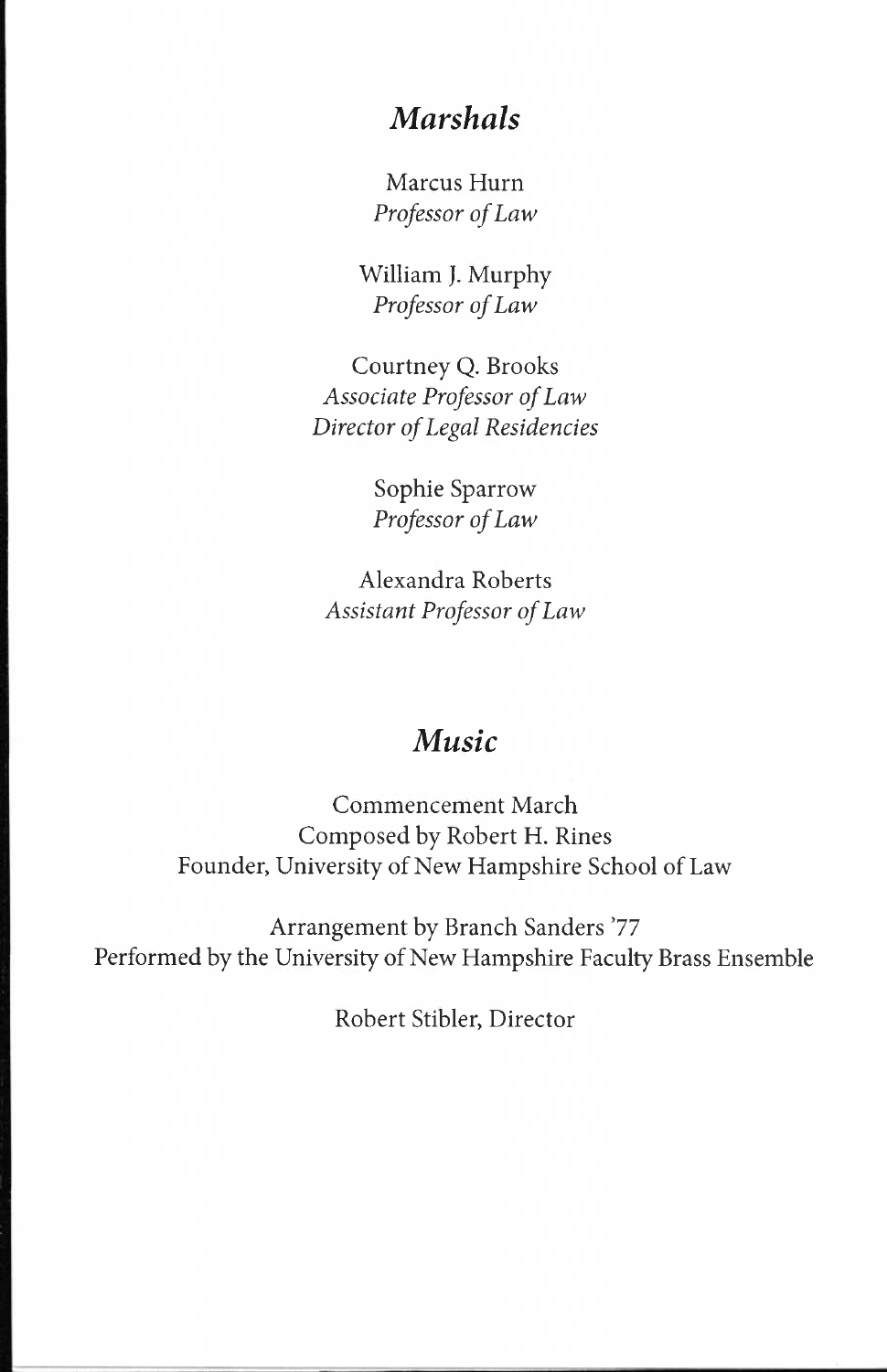## *Historical Notes*

Commencements in America began at Harvard University circa 1640. Early ceremonies were patterned after those of Oxford and Cambridge, England. Since then, American colleges and universities have added their own trappings, in many cases making the occasion more festive.

The caps, gowns and hoods of our graduates in the procession represent a tradition of academic dress that began in the 12th century when the stone buildings, which housed medieval universities, were not known for warmth. The gowns are an adaptation of clerical garb.

A scholar's academic hood is more than elegant and colorful attire; it denotes degree, field and alma mater. The band of velvet circling the outer edge of the hood varies in width according to the highest degree attained: narrow for the bachelor degree, medium for the master, and broad for the doctorate. The color represents the field of scholarship: law, purple; arts and letters, white; engineering, orange; science, gold; philosophy, blue; etc. The hood is lined with the colors of the institution attended by the wearer.